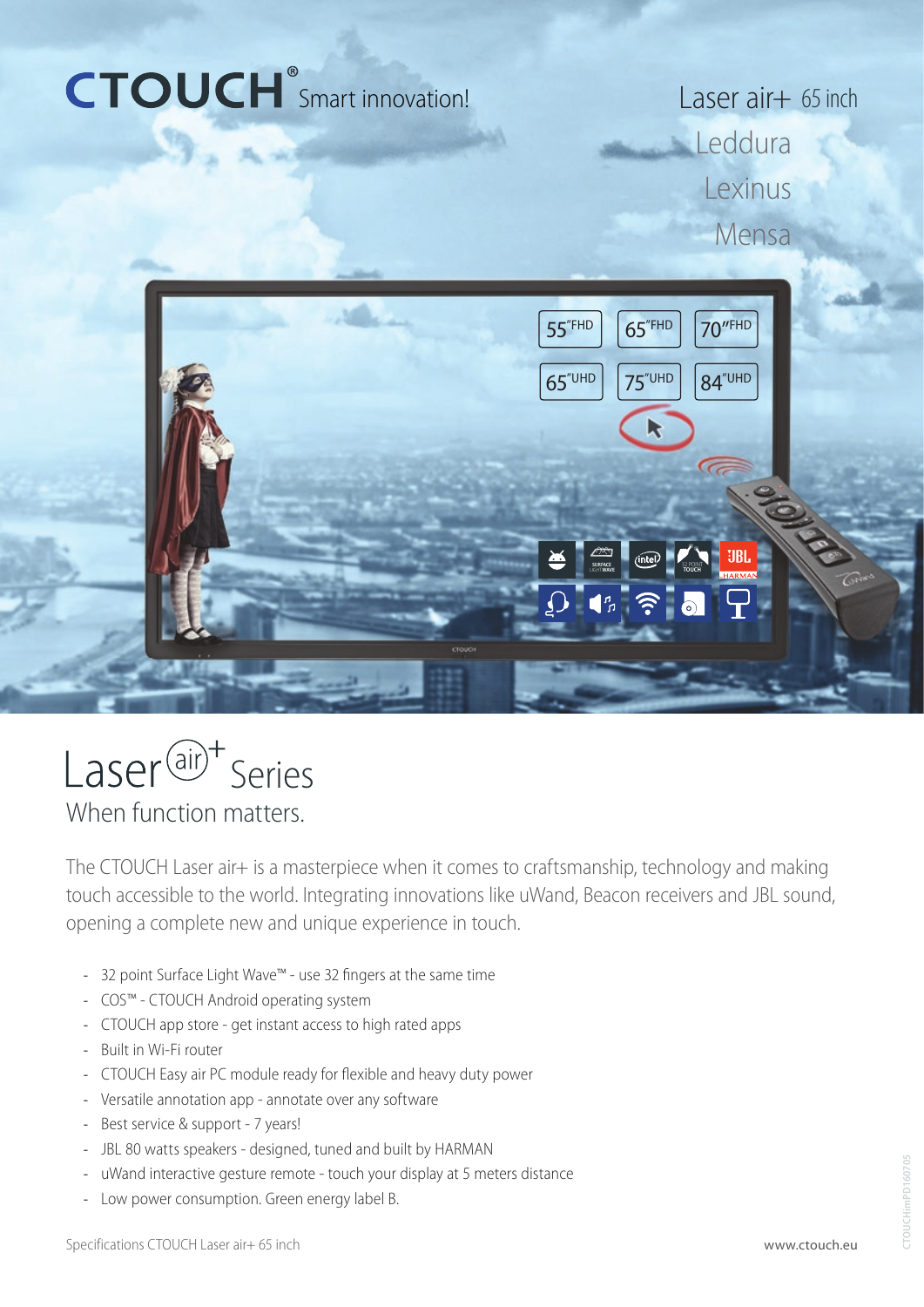# Laser air+ 65 inch

#### **Make every experience great!**

The CTOUCH Laser air+ is a masterpiece when it comes to craftsmanship, technology and making touch accessible to the world. Integrating innovations like uWand and Beacon receivers, opening a complete new and unique experience in a touch world. The technology embedded in the uWand interactive gesture remote giving users fluid and accurate direct control, turning into an intuitive hybrid controller.

Joining forces with partners like JBL®, integrating sound designed, tuned and built by Harman, providing unprecedented audio. Take meetings into a new dimension. Experience the JBL Audio System, an amazing JBL designed speaker system for the CTOUCH Laser air+. The JBL Audio System lets you experience true JBL® high-quality sound for business and education presentations. You've never experienced high-output audio like this from a touchscreen display!

## **CTOUCH Home screen**

Maximize the flexiblilty in apps and programs with Android 5.0 inside. Combined with the new unique CTOUCH Home screen, every app is within instant reach. Follow meetings with a custom time keeper or annotate over everything! Flexible to adjust to your needs.

#### **Providing extra arm length with uWand**

With the uWand gesture remote you are able to execute touch gestures. Only now you have the freedom of moving away from the screen and interact more with your audience!

This all comes plug and play out of the box.

#### **80 watts to power your presentation**



CTOUCH Laser air+ displays include a JBL speaker system - you can expect great sound. The audio system offers 80 watts of amplification – enabling you to captivate your audience. Experience clear highs and mids, plus exceptional bass – the true JBL sound that you've come to love.

#### **Up to 20 kHz frequency response**

No matter where the Laser air+ is located, the JBL audio system will deliver the full range frequency response associated with its exceptional sound.

#### **Easy direct accessible connections**

2 USB inputs on the screen, provide access to instant presenting, adding or sharing documents. The top USB connection on top back side provides a direct webcam USB connection enabling to video conference instantly.

## **Multiple touch inputs- less hassle**

One of the + advantages of the CTOUCH Laser air+ displays, is the freedom to connect multiple devices without reconnecting the touch cable. CTOUCH includes 4 touch connectors. 1 automatic switch for the PC module, 1 for the Android and 2 automatic switchers for external devices. No hassle with with touch cables or switches- easy as that!

#### **Smart energy saving**

The ambient light sensor automatically adjusts the displays brightness to the most convenient eye sight. The backlight mute function provides a digital curtain to manage the focus of the audiences and create extra attention on the display when needed. You even don't have to close programs, by a simple tap you're back in business. Now that's energy & money saving with the Laser air+!

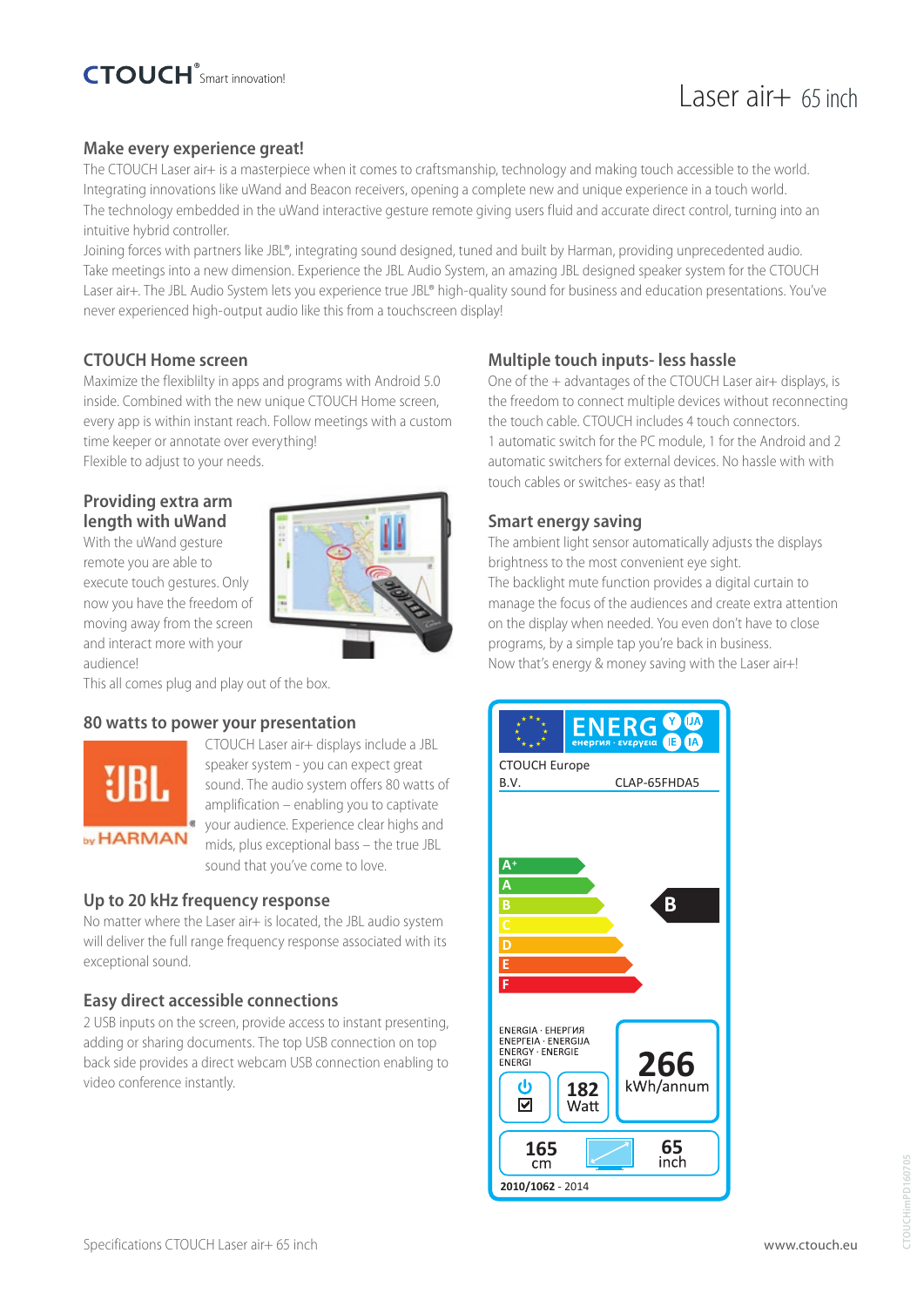

## **Product number**

• 32 Point touch - black bezel: 10051781

# **Touch system**

- Touch system: Surface Light Wave
- Touch points: 32 points
- Touch tool: Hand or other solid (soft tip) object
- Accuracy:  $\pm$  3 mm
- Read speed: 150 responses per second
- Response time: 6.6 ms
- Effective screen size (mm): 1428.48 (W) x 803.52 (H)
- Interface: USB 1.1 compatible (full speed) HID compliant, Plug & Play compatible, USB 2.0
- Supported OS: Windows, Mac and Android
- Touch driver: Not required for 20 points (under Windows and Android); 32 points need driver (under Windows)

## **Panel**

- Diagonal size: 65" (1651 mm)
- Panel resolution: 1920 x 1080
- Recommended resolution: 1920 x 1080
- Brightness (Nits): 350 cd/m<sup>2</sup>
- Contrast ratio: 4000 : 1
- Response time: 8 ms
- Aspect ratio: 16 : 9
- Display colour: 1.07 Billion colours (10-bit)
- Pixel pitch (mm):  $0.744$  (W)  $\times$   $0.744$  (H)
- Back light unit: Direct type LED
- Anti reflective glass: Yes

# **Connectivity**

- Video input (digital): HDMI x 2, DP x 1, USB 2.0 x 1, USB 3.0 x 2
- Video input (analogue): VGA IN x 3, VGA OUT x 1, AV IN (mini jack) x 1
- Audio input: x 3
- Audio output: x 1 (SPDIF)
- USB (for touch) x 2
- uWAND sensor beacon: Yes
- Network controllable input: RS232C, LAN IN

# **Features / Convenience**

VIDEO

- PSM: Warm / Cool / Normal
- Picture mode: Dynamic / Standard / Soft / User
- Freeze function: Yes
- Backlight mute function: Yes
- Ambient light sensor (auto adjust backlight): Yes
- SOUND Designed, tuned and built by HARMAN
- Transducers: Stereo JBL 3-Way Speakers (tweeter, mid-range and woofer)
- Amplifier power: 80 watts
- frequency range: 60Hz 20kHz

#### FUNCTION

- Touch OSD: Via home button: Yes
- Languages: English
- Internal CTOUCH Easy air PC module slot: Yes
- uWAND interactive gesture remote: Yes
- HDCP compliance: 2.2

## **Dimensions and Quality approvals**

- Dimensions (mm): 1513.6 (W) x 901.6 (H) x 116 (D)
- Product weight: 52 kg
- VESA mount (mm): 400 (W) x 400 (H)
- Green approvals: RoHS compliant
- Regulatory approvals: CE
- ISO standard: ISO9001 and ISO14001
- Thickness of safety glass: 5 mm

#### **Total cost of ownership**

- Service & warranty: 7 years warranty
- Power consumption nominal: 182 W
- Power consumption sleep mode: 0.5 W

## **Product accessories- Included**

- Accessoires pack: Power cable, USB cable, HDMI cable, remote, touch pen, Quick start guide
- Annotation: Yes, annotate over any software application
- Gesture recognition: Yes, refer to CTOUCH manual
- uWAND interactive gesture remote: Yes, special remote included

## **Android**

- System version: 5.0.1
- CPU: ARM Cortex A53 1.5 GB (64 Bit 4 Core)
- $\bullet$  GPU: Mali-450
- RAM: 2 GB
- ROM: 16 GB

## **Extras**

CONNECTIVITY

| • Easy air PC Module i3: | 10052021 |
|--------------------------|----------|
| • Easy air PC Module i5: | 10052022 |
| • Easy air PC Module i7: | 10052023 |

SUPPORT & TRAINING

- Support and training programs: On request
- SOFTWARE
- Oktopus & more on the CTOUCH software portal: On request MOUNTING
- CTOUCH Wallom wall lift electric: 10080201
- CTOUCH WMT mobile lift electric: 10080212
- CTOUCH WMT tilt table electric: 10080302

# **Logistics information**

- Box size (mm): 1637 (W) x 1067 (H) x 234 (D)
- Gross weight: 61 kg
- EAN no.: 8718868301840

Laser air+ 65 inch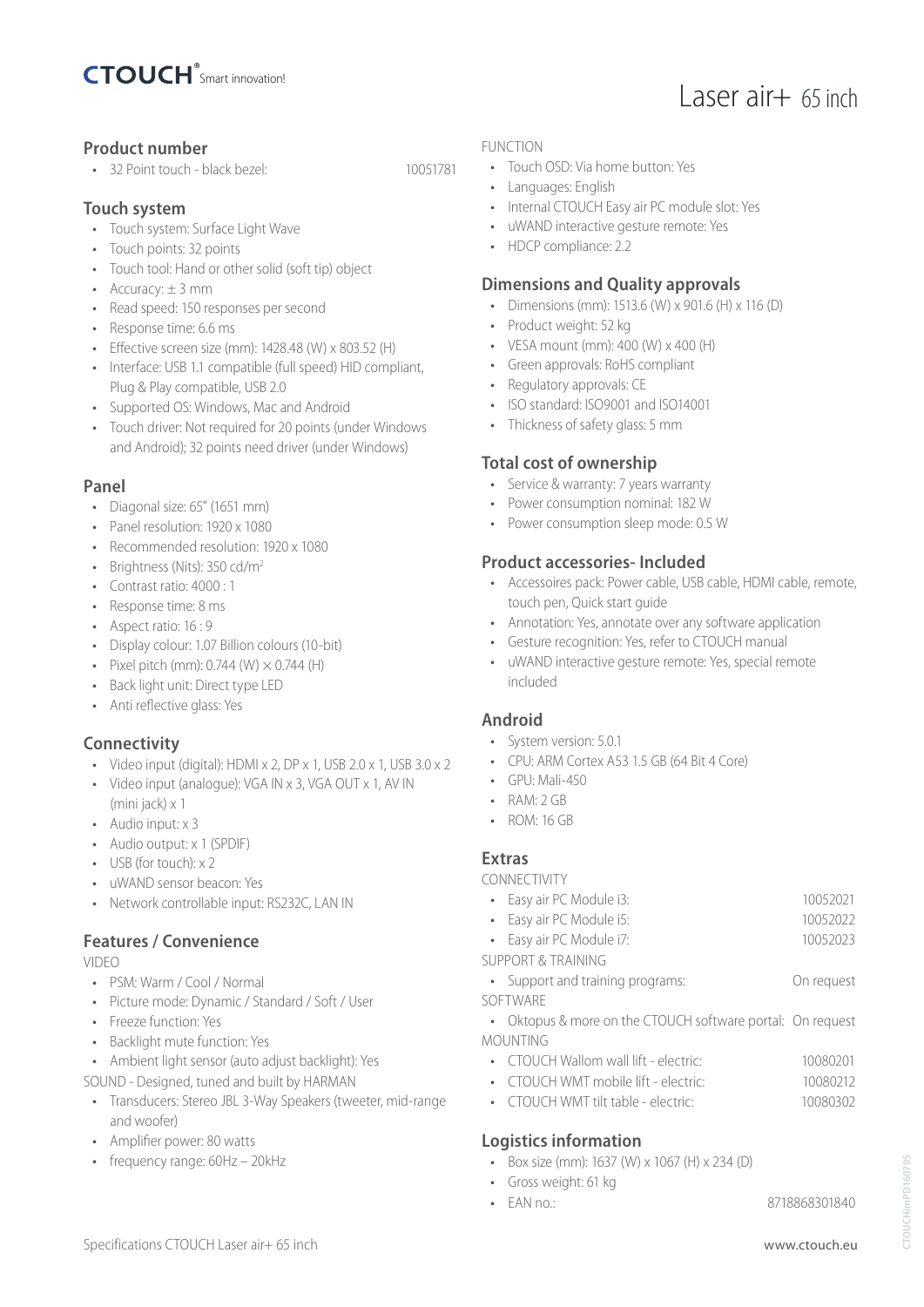

# **Viewing the control panel**



|                | USB(2.0)(for camera)                        | This port is connected to PC when current source is PC (internal Easy air PC), but is changed<br>to Android if current source is Android Launcher.<br>Note: Please open the dust cover before being used.                                                                                                                                                                                              |
|----------------|---------------------------------------------|--------------------------------------------------------------------------------------------------------------------------------------------------------------------------------------------------------------------------------------------------------------------------------------------------------------------------------------------------------------------------------------------------------|
| $\overline{2}$ | Internal PC module slot                     | Insert the CTOUCH Easy air PC module (Optional).                                                                                                                                                                                                                                                                                                                                                       |
| 3              | Power LED<br>Remote control sensor<br>Power | Red: In standby mode.<br>White: In power on mode.<br>Aim the remote control towards this spot on the CTOUCH interactive display.<br>Switch the CTOUCH interactive display power on or off.<br>Note: When the CTOUCH interactive display is turn on, press to display the navigation bar,<br>if this button is pressed about two seconds to turn off the CTOUCH and put the display in<br>standby mode. |
| 4              | ш<br>ě                                      | USB port for CTOUCH Android Launcher.                                                                                                                                                                                                                                                                                                                                                                  |
| 5              | ш<br>$\overline{P}$                         | USB for Easy air PC module.<br>Note: If no Easy air PC, the USB port has no function.                                                                                                                                                                                                                                                                                                                  |
| 6              | AC IN                                       | Plug the AC cord into this jack .(AC 100-240V 50/60Hz).                                                                                                                                                                                                                                                                                                                                                |
| 7              | Fuse                                        | 12A 250V.                                                                                                                                                                                                                                                                                                                                                                                              |
| 8              | Power Switch                                | Push to (I) to connect the power, push to (O) to cut off the power.                                                                                                                                                                                                                                                                                                                                    |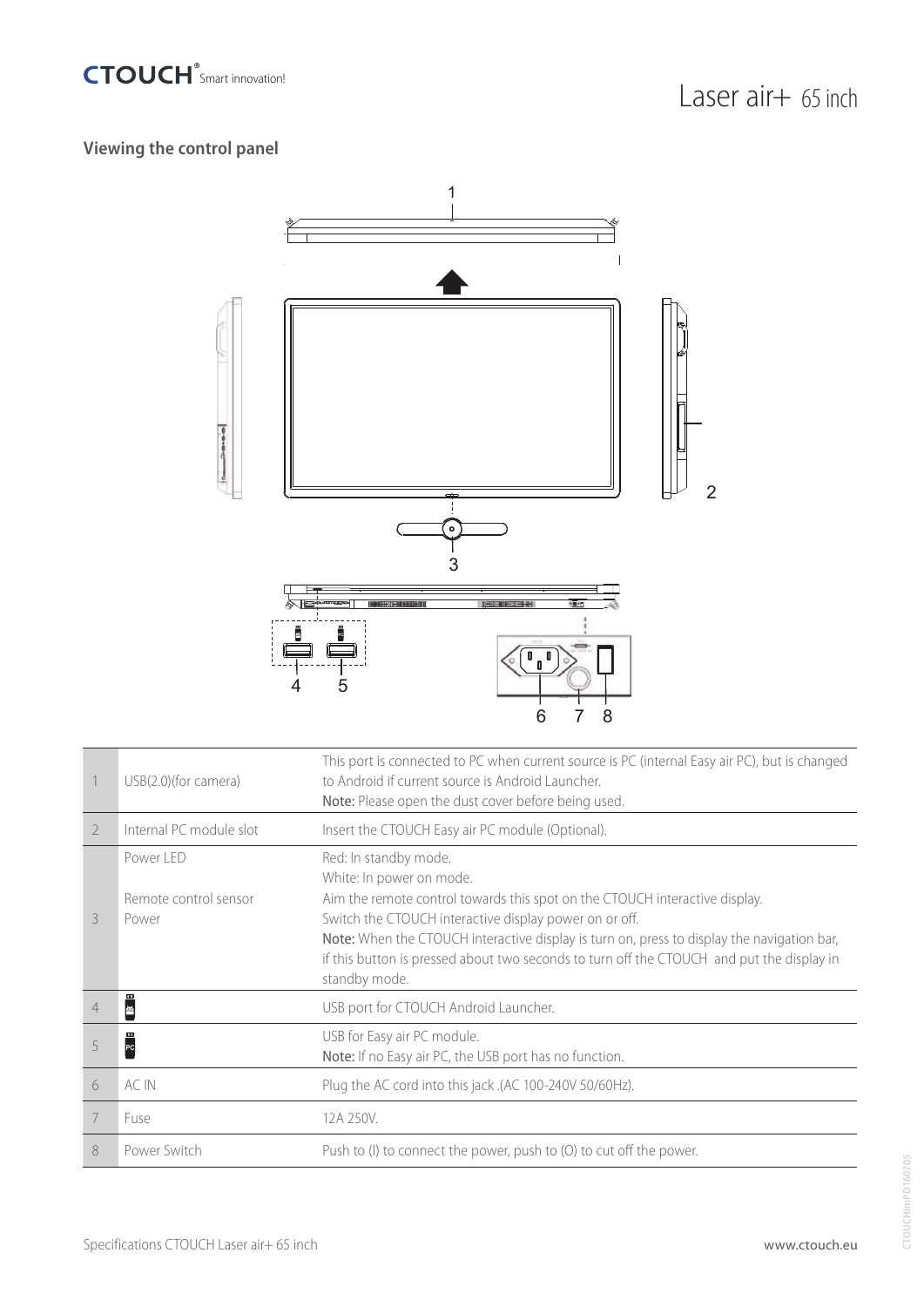

# **Viewing the connection panel**



|                | VGA OUT                  | Output for the currently selected VGA IN 1/2/3 signal.                                                                                                                                                          |
|----------------|--------------------------|-----------------------------------------------------------------------------------------------------------------------------------------------------------------------------------------------------------------|
| 2              | VGA IN 1/2/3             | Connect the video/audio for a computer to these ports.                                                                                                                                                          |
| 3              | USB2.0/3.0               | Connect USB devices to these ports.                                                                                                                                                                             |
| $\overline{4}$ | <b>HDMI1/2 IN</b>        | HDMI1(MHL): Connect an MHL - enabled device such as a cell phone to this jack to view<br>the external device's screen on your screen.<br>HDMI2(ARC): Connect an ARC-enabled home theater receiver to this jack. |
| 5              | DP (Display Port) Input  | Connect an external device to DP out jack.                                                                                                                                                                      |
| 6              | $\epsilon$<br>(Antenna)  | Wi-Fi antenna.                                                                                                                                                                                                  |
| 7              | TOUCH OUT1/2             | Output the touch for external devices connected to HDMIx, DP or<br>VGAx port which support touch system.<br>Note: By default TOUCH OUT 2 has priority over TOUCH OUT 1, this can be altered in the<br>menu.     |
| 8              | RS232                    | For control and monitoring screen via RS232 protocol.                                                                                                                                                           |
| 9              | WAN IN                   | The built-in router input port. Connect to the external network.                                                                                                                                                |
| 10             | LAN OUT                  | The built-in router output port. Connection to another computer or other Internet<br>enabled devices                                                                                                            |
| 11             | AV IN                    | Input port for composite video.                                                                                                                                                                                 |
| 12             | S/PDIF digital audio OUT | Connect an optical audio cable.                                                                                                                                                                                 |
| 13             |                          | Connect a 3.5 mm Mini Jack. The CTOUCH interactive display is the current audio output.                                                                                                                         |